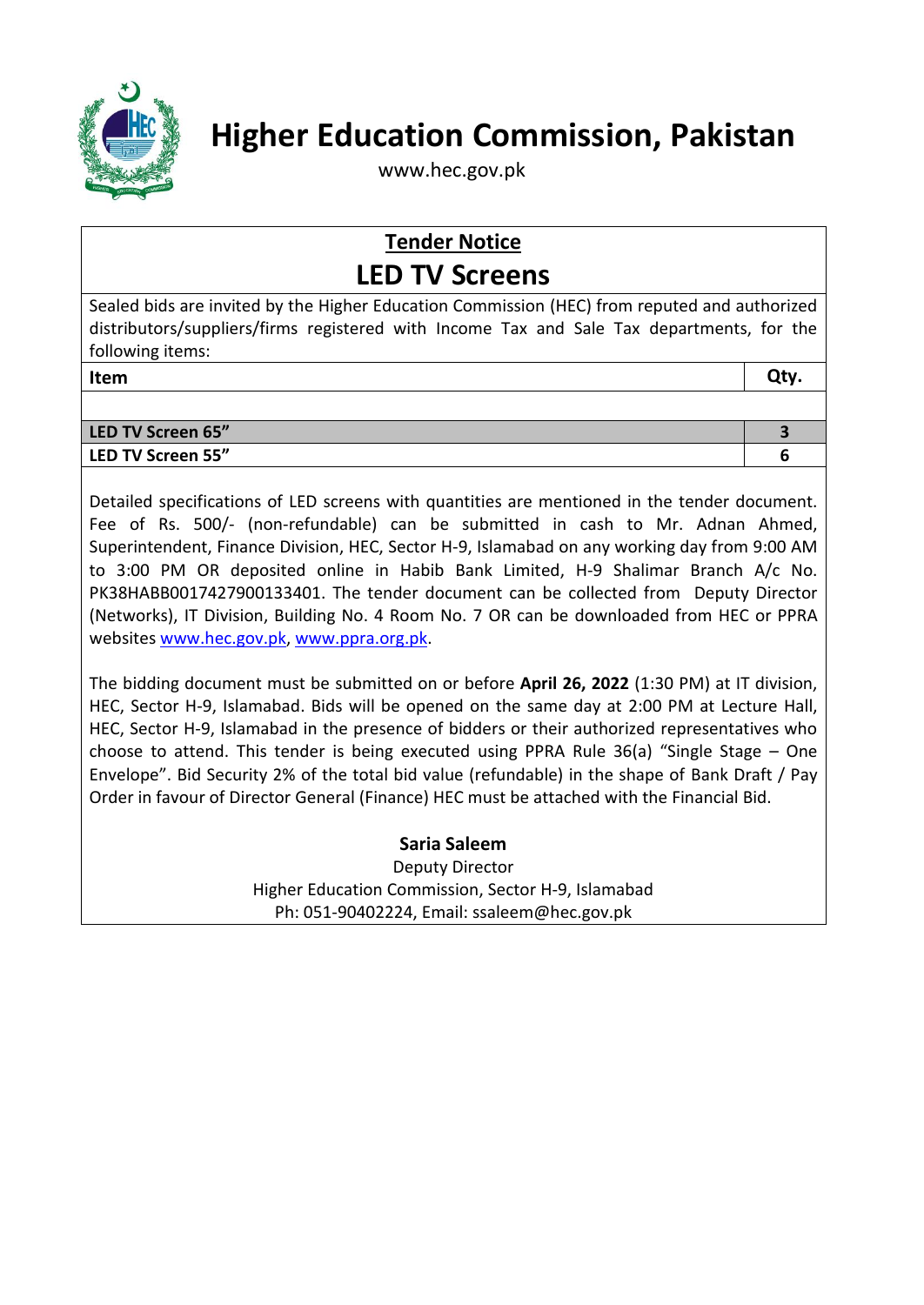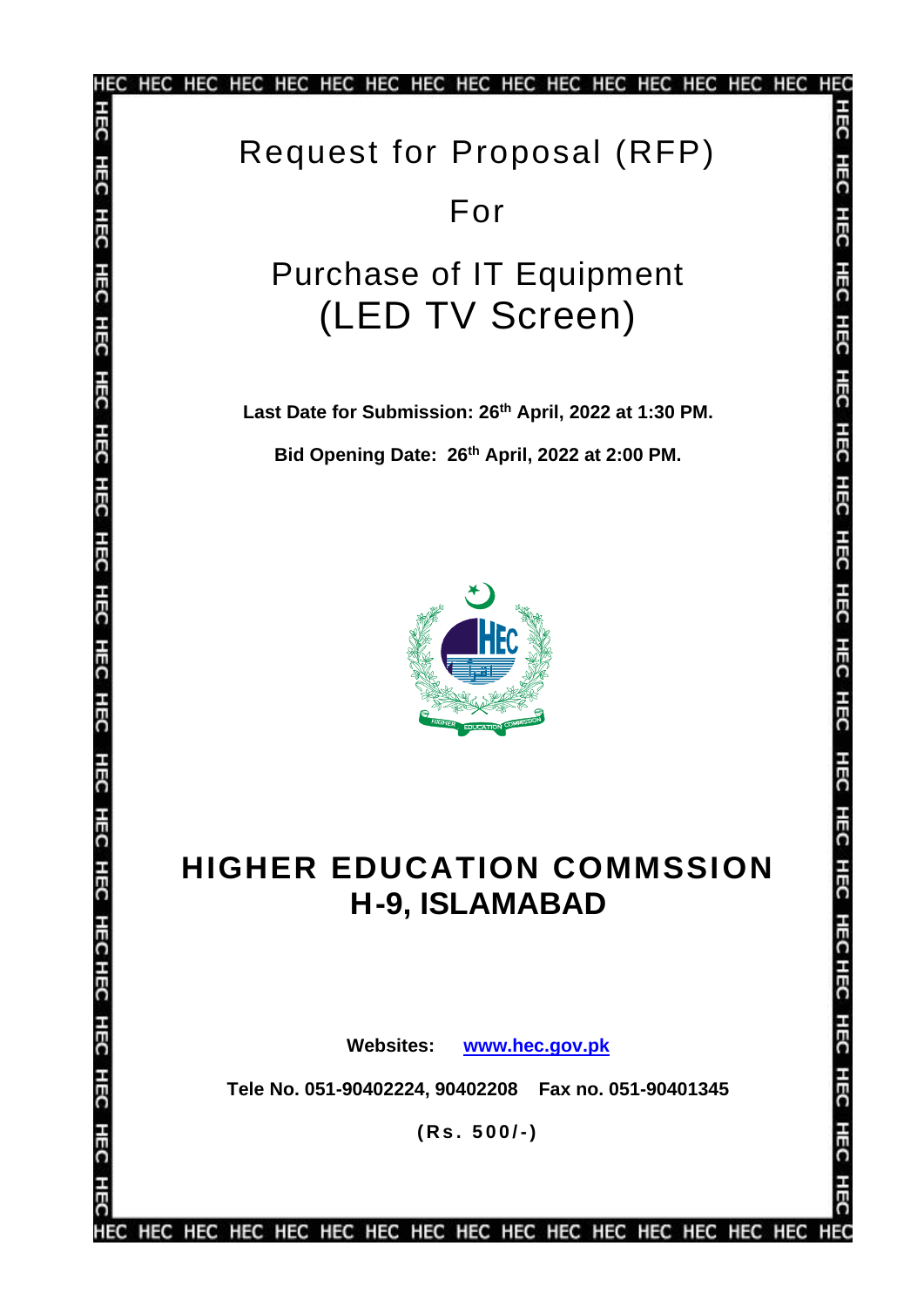

### **Table of Content**

| 1 <sub>1</sub> |                                                                      |  |
|----------------|----------------------------------------------------------------------|--|
| 2.             |                                                                      |  |
| 3.             |                                                                      |  |
| 5.             |                                                                      |  |
| 6.             |                                                                      |  |
| 7.             |                                                                      |  |
| 8.             |                                                                      |  |
| 9.             |                                                                      |  |
| 10.            |                                                                      |  |
| 11.            |                                                                      |  |
| 12.            |                                                                      |  |
| 13.            |                                                                      |  |
| 14.            |                                                                      |  |
|                |                                                                      |  |
|                |                                                                      |  |
|                |                                                                      |  |
|                |                                                                      |  |
|                | Annex IV: Technical Compliance Certificates/Compliance Undertaking13 |  |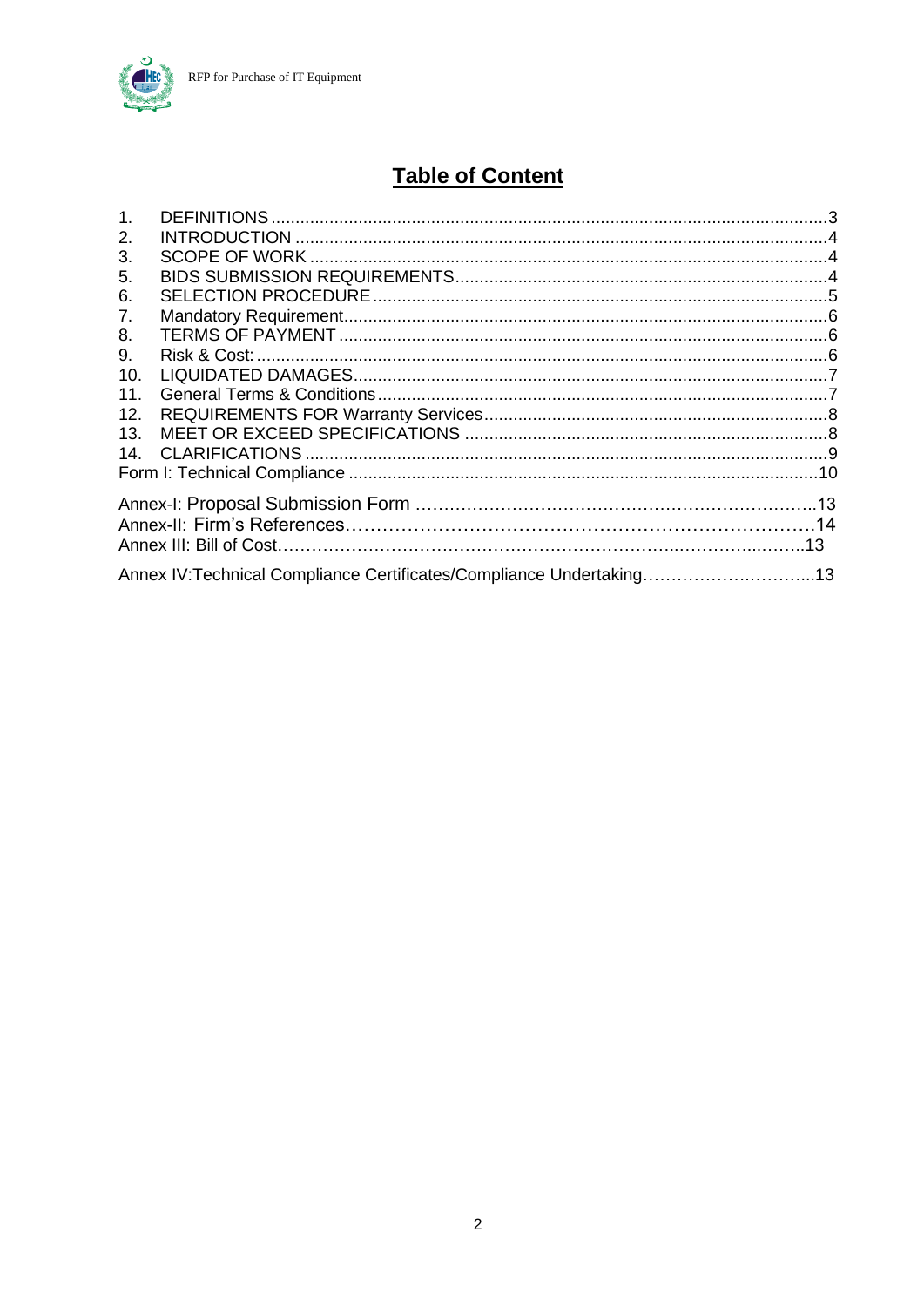

#### <span id="page-3-0"></span>**1. DEFINITIONS**

- 1.1. HEC: Higher Education Commission.
- 1.2. SLA: Service Level Agreement.
- 1.3. RFP: Request for Proposals.
- 1.4. BOQ: Bill of Quantity
- 1.5. BOC: Bill of Cost
- 1.6. Total Bid Value: Sum of Cost of all quoted items.
- 1.7. Total Contract Value: Cost of all the quoted Equipment as per BOC.
- 1.8. Bidder: Firms who have submitted the proposals.
- 1.9. Selected Bidder: Firms selected for the award of tender.
- 1.10. First Party : Higher Education Commission
- 1.11. Second Party: Selected Bidder.
- 1.12. Service Level Agreement: The level of service which HEC purchases from vendor in respect of the service.
- 1.13. Trouble Ticket: A File that identified the fault, the technical detail.
- 1.14. Call-out Interval: The time between HEC issuing complain to the concerned vendor engineer and confirming that complain is received and accepted by the vendor.
- 1.15. Restoration Time: Time measured between a trouble ticket being received and accepted by the vendor and restoration of the system(s)/service(s)/functionality (ies) in subject to operation condition.
- 1.16. Resolve: To restore the system(s)/services(s) / functionality (ies) about which a trouble ticket was issued and complete all further activates necessary to close the trouble ticket.
- 1.17. Resolution Time: The time measured between a Trouble ticket being received and accepted by the vendor and the answer to / completion of the trouble ticket.
- 1.18. Violation: Breach of Warranty Services against activities will be considered as one violation and in case for further delay every subsequent interval equal maximum resolution time will be count as double of previous violation.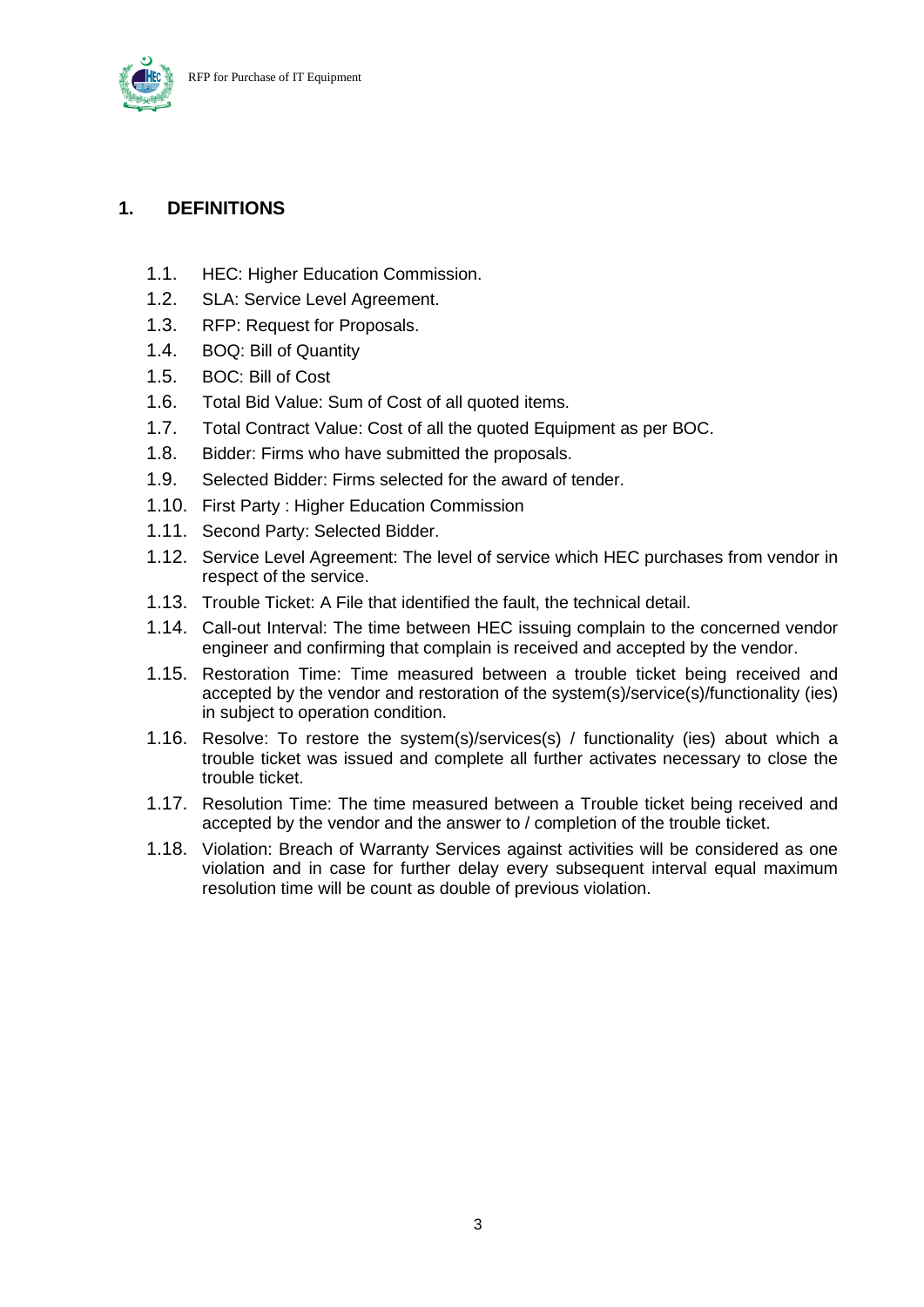

#### <span id="page-4-0"></span>**2. INTRODUCTION**

Higher Education Commission, established with the aim of facilitating the higher education sector to serve as Socio-Economic Engines for the development of Pakistan. To augment its vision, HEC has always believed and encouraged technology as a tool for the higher education sector to leap-frog and catch up with the pace of socio-economic development of the developed world. HEC has always given special focus to Information Technology for the enablement and empowerment of higher education sector. With the increasing proportion of knowledge workers, there is increasing concern for improving the work environment. The productivity of knowledge workers can be improved by providing secretarial help and better communication facilities.

To achieve this HEC has taken a strategic decision to provided latest IT Technology equipment in its premises so that efficiency, accuracy and efficient data management can be achieved along with saving of time and cost.

#### <span id="page-4-1"></span>**3. SCOPE OF WORK**

Following requirements define the scope of work for this tender:

- **1.** The scope of the Procurement is to supply of **LED TV Screens** requested in BoQ at Higher Education Commission Islamabad/Lahore/Karachi/Peshawar offices by the reputed registered Firms/Vendors duly authorized distributor of manufacturer with valid certificate.
- **2.** The Selected Bidder will be responsible for the supply and Installation of LED Screen at Higher Education Commission, Islamabad and HEC Regional Centers Lahore, Karachi, Peshawar and Quetta on their own resources no payment shall be made for mobilization of equipment.
- **3.** The Selected bidder must have 1 Minimum Support Engineer for onsite Support for installation of LED TV Screens.
- **4.** The selected bidder will be responsible to respond to complaints as per warranty Services mentioned in this RFP.

#### <span id="page-4-2"></span>**5. BIDS SUBMISSION REQUIREMENTS**

The objective of bid submission requirement is to provide bidders the information to submit their bid in response of this RFP according to the specifications defined in this RFP and in order/sequence as set forth in this document. Bidders must follow following requirements for their proposals/bids:

- 1. The bidder is required to submit Bid. Each bid shall comprise one single envelope containing, separately, financial proposal and technical proposal (if any). Envelope should also be labeled with the name, address and contact number of the bidding company.
- 2. Bidders shall submit brochures/data sheets to provide details / explaining quoted items.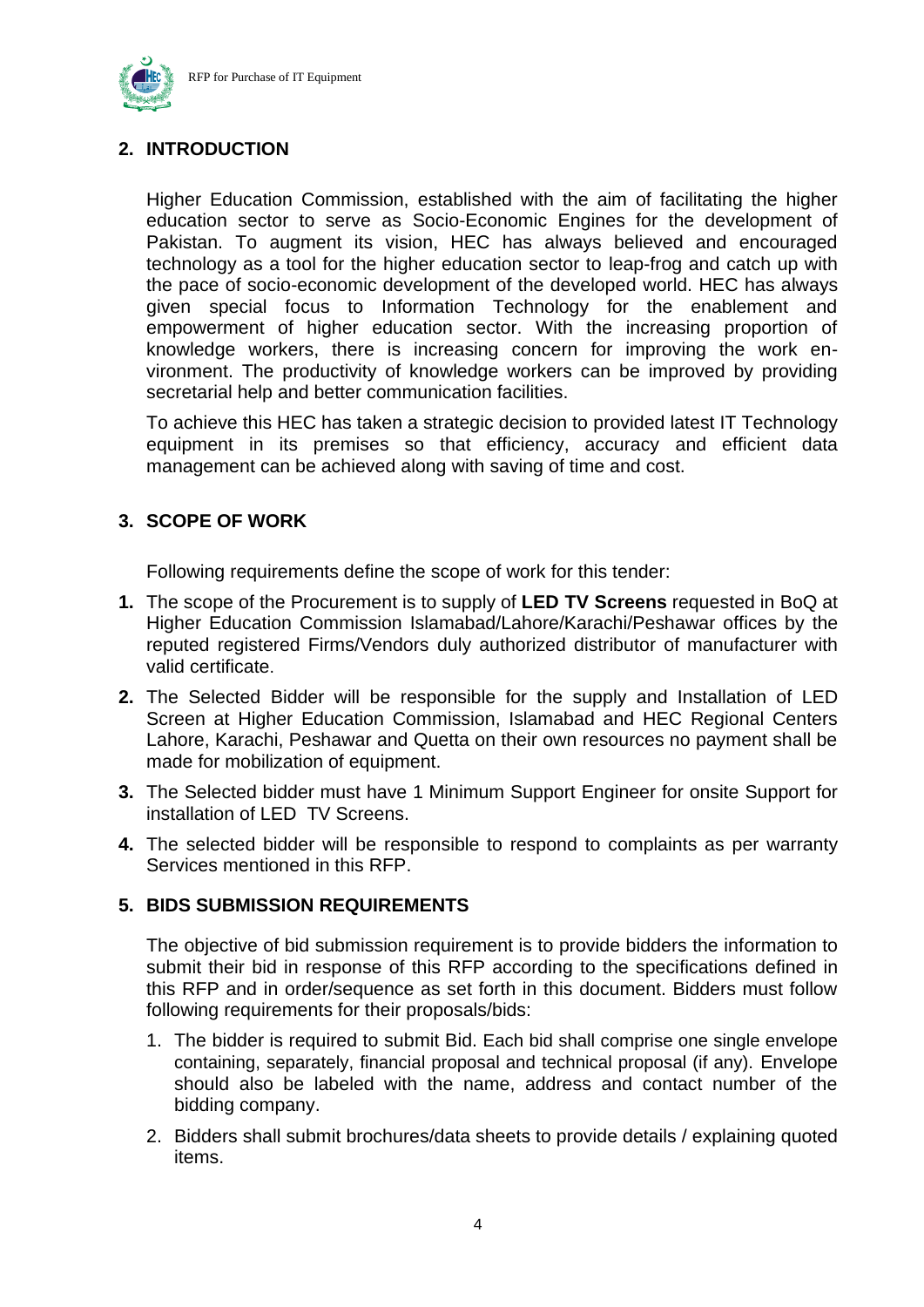



- 3. Bidders shall submit a signed letter with Official stamp affixed on it as per the format given in **Annex-I** as a cover letter to the Bid/Proposal. Bids/Proposals submitted without this cover letter will not be accepted and bids will likely be rejected straightaway.
- 4. The bidder must quote all the items in a BOQ
- 5. Incomplete or partial bid will not be entertained and will be rejected.
- 6. Bidders are required to fill and sign the Technical compliance Form I as provided in this RFP and must submit it along with Proposal.
- 7. Bidders are required to fill and sign all pages of the **Annex-III "Bill of Cost"**  while following the format given, and submit it as Financial Proposal. Financial Proposals not following the given format may lead to the rejection of bid.
- 8. Bidders are required to submit their financial proposals in PAK Rupees. Bank draft equal to 2% of the **Total Bid Value** should accompany the bid as part of financial proposal as earnest money drawn in favor of D.G. (Finance), Higher Education Commission, Islamabad.
- 9. The bid shall not be considered without earnest money.
- 10.Bidders are required to quote the unit price of each item inclusive of all the taxes applicable by the Federal / Provincial Government.
- 11.In case of sudden leave on the bid opening date tender will be opened on the next working day.
- 12.Financial proposal / Bid must be quoted in PKR only inclusive of all applicable government taxes.
- 13.The proposal shall be submitted in IT Division before submission date and time mentioned in advertisement.
- 14.Any proposal received by HEC after the deadline for submission of proposal prescribed in these documents will be returned unopened to such applicant. Delays in the mail or courier, delays of person in transit, or delivery of a proposal to the wrong office shall not be accepted as an excuse for failure to deliver a proposal at the proper place and time. It shall be the applicant's responsibility to determine the manner in which timely delivery of his proposal will be accomplished either in person, by messenger or by mail.

#### <span id="page-5-0"></span>**6. SELECTION PROCEDURE**

- 1. For this tender PPRA's Rule number **36(a) 'Single stage - One Envelope** Procedure' for open competitive and the tender will be awarded to the lowest evaluated bidder.
- 2. HEC's intent in issuing this Tender Document is to award a contract to the lowest evaluated and best responsive bidder who meets specifications as laid out in technical compliance Form I and who fulfill all Mandatory Requirements mentioned in General Terms and Conditions. If any of the requirements or equipment specifications is not met by the bidder, the bid will be considered as non-responsive, and the bid of the next bidder will be considered.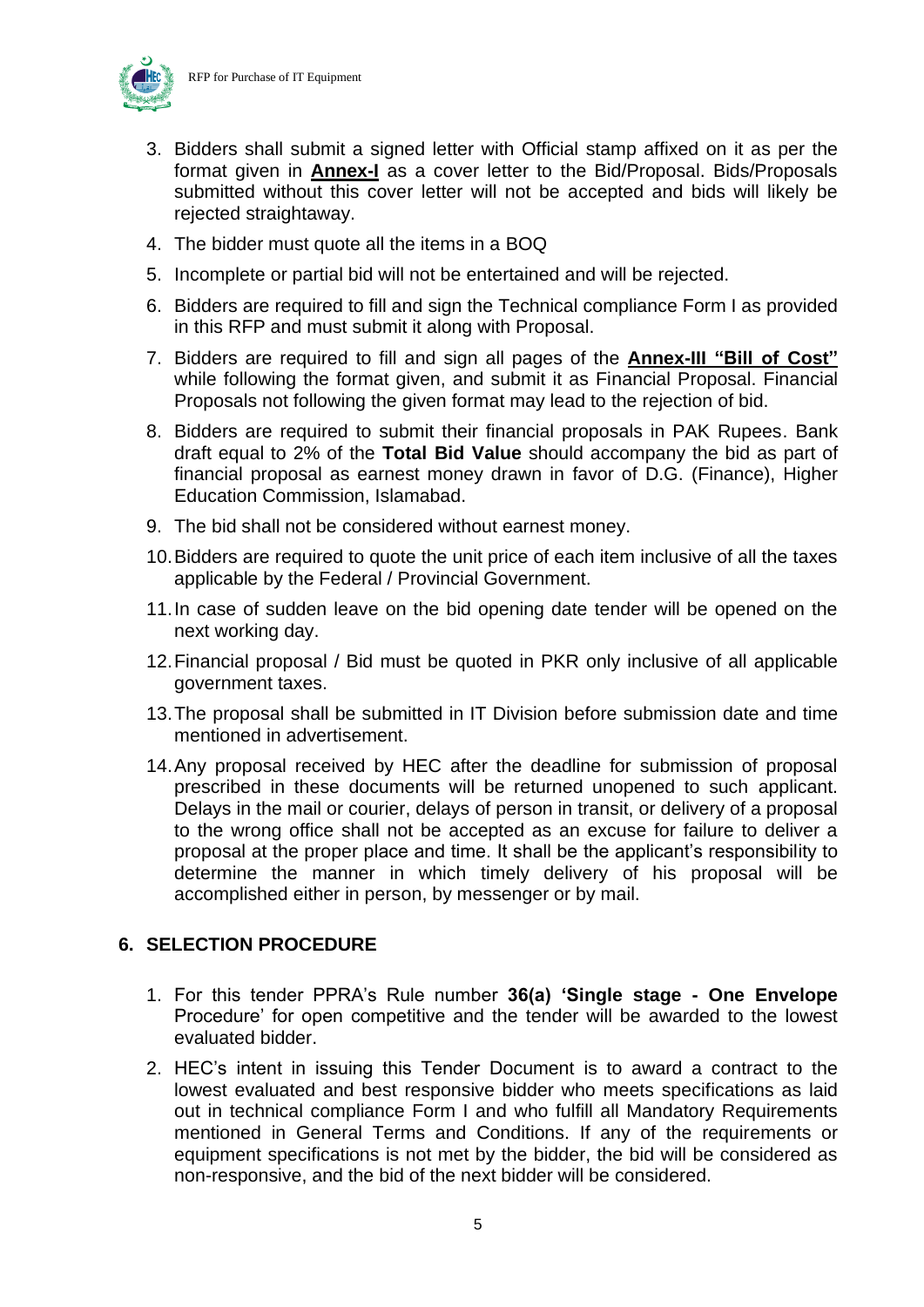

3. After the approval of contract award, a contract agreement on the stamp paper worth Rs. 100/- shall be executed by the firm with selected bidder within 15 days from the date of issuance of Letter of Intent.

#### <span id="page-6-0"></span>**7. Mandatory Requirement**

| <b>Mandatory Requirements</b> |                                                                                                                                                                           |                                       |                        |  |
|-------------------------------|---------------------------------------------------------------------------------------------------------------------------------------------------------------------------|---------------------------------------|------------------------|--|
| Sr. No                        |                                                                                                                                                                           | <b>Document</b><br><b>References</b>  | <b>Bid Page</b><br>No. |  |
| 1.                            | Firms with Income Tax Certificate and GST<br>Certificate                                                                                                                  | Copies of<br>Certificates             |                        |  |
|                               |                                                                                                                                                                           | Documentary<br>Proof                  |                        |  |
| 2                             | Location of Offices in Islamabad/Rawalpindi                                                                                                                               | Required on<br>company<br>letter head |                        |  |
| 3                             | Firms should have manufacture authorized<br>Partner/distributor/dealer/reseller certificate                                                                               | Documentary<br>Proof<br>Required      |                        |  |
| 4                             | Company must be in operations from last 3<br>Years and having experience product<br>distribution, Installation and Service<br>Maintenance.                                | Documentary<br>Proof<br>Required      |                        |  |
| 5                             | An affidavit on legal stamp paper worth Rs. 100<br>the effect that the firm has not been<br>tο<br>blacklisted<br>Government/semi<br>by<br>any<br>Government organization. | legal<br>stamp<br>Paper               |                        |  |

#### <span id="page-6-1"></span>**8. TERMS OF PAYMENT**

- 1. No payment shall be made in advance to the selected bidder as mobilization advance.
- 2. Hundred percent (100%) cost of equipment shall be payable to the selected bidder upon successful delivery as per requirement of HEC Islamabad.
- 3. Ten Percent (10%) of the payable amount against invoice/payment will be retained as security/retention money. 10% retained money which will be released after expiry of the warranty period.
- 4. All payments shall be made through cross cheque in the Pak Rupees.
- 5. Taxes will be deducted at source as per government rules at the time of payment.
- 6. The 2% earnest money of the successful bidder will be returned with the first payment after retaining 10% of the invoiced amount.

#### <span id="page-6-2"></span>**9. Risk & Cost:**

a. If the progress for the work of supply is not according to the stranded in the tender document the commission has the right to cancel the contract/order, get the work done from third party selected in accordance with the PPRA rules subject to the condition that if the first party has to pay any amount in excess of the agreed amount, the difference will be recovered from the second party.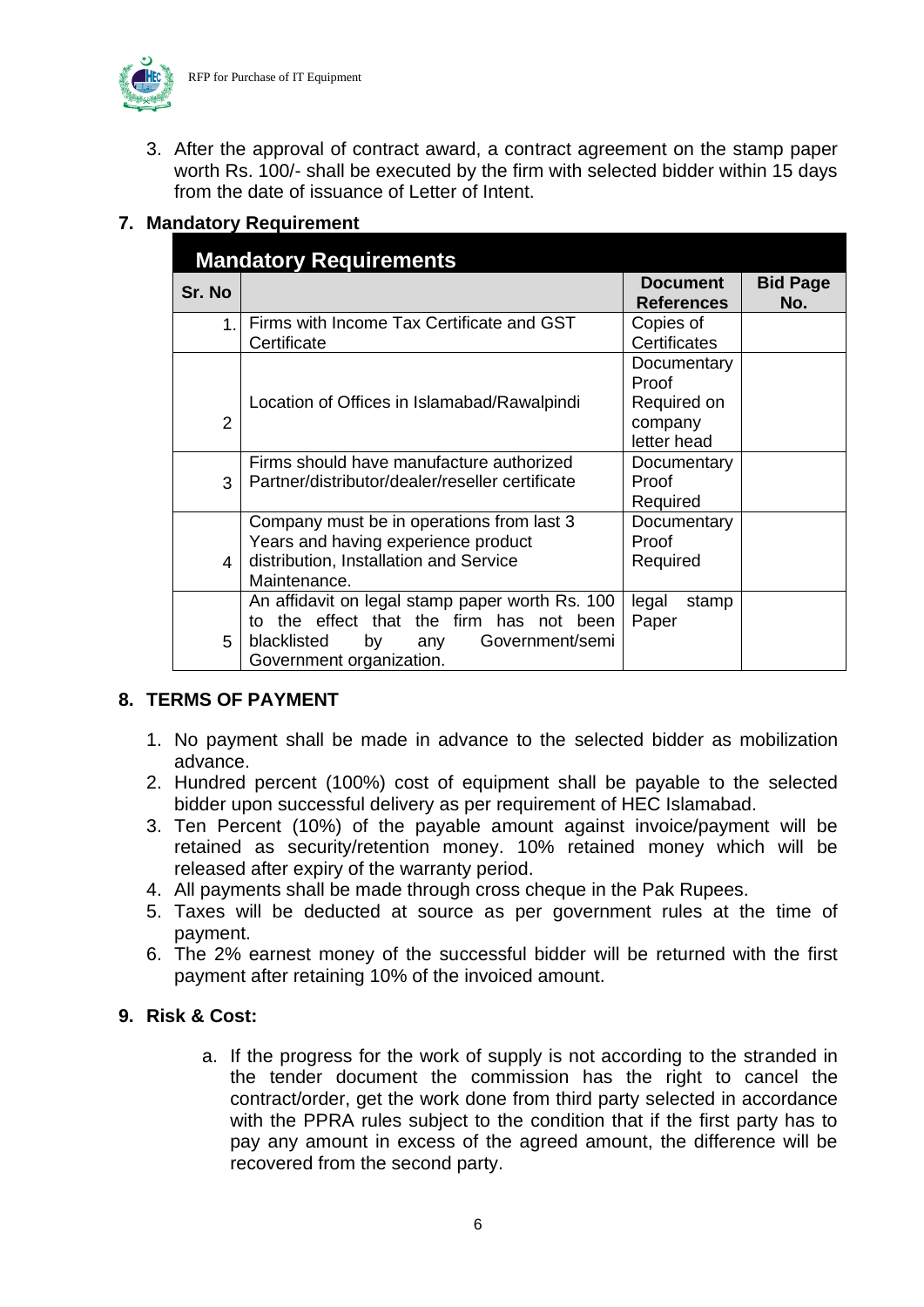

#### <span id="page-7-0"></span>**10.LIQUIDATED DAMAGES**

#### **1. Delay Penalty**

- a. In case of delay, the Executive Director, HEC reserves the right to impose a penalty not exceeding 10% of the total amount of the contract at the rate of 1%.
- b. If the work is not executed according to the satisfaction of the Executive Director, the Executive Director reserves the right to reject it altogether or impose a penalty not exceeding 50% of the contract amount.
- c. In case of services delay or unsatisfactory service deliver non-complying the terms of the comprehensive warranty services, Contractor performance Bank Guarantee / Retention Money will be forfeited.

#### <span id="page-7-1"></span>**11.General Terms & Conditions**

- 10. The Commission reserves the right to accept/reject wholly or partially any tender at any stage of the tender process under PPRA rule.
- 11. Validity period of the bids shall be 4 months (120 days) and the prices shall be valid for one year for the ordering of same equipment.
- 12. Bids are liable to be rejected if; they are not conforming the terms, conditions and specifications stipulated in this RFP.
- 13. During the examination, evaluation and comparison of the bids, the HEC at its sole discretion may ask the bidder for clarifications of its bid.
- 14. The request for clarification and the response shall be in writing/email. However, no change in the price or substance of the bid shall be sought, offered or permitted after bid submission.
- 15. Total Bid Value shall cover cost of all items and optional items. And shall account for financial evaluation and so shall be included in Total Bid Value.
- 16. The amount submitted as Earnest Money shall be refunded to the unsuccessful bidders after signing of the contract agreement award for the tender to successful bidder.
- 17. If there is a discrepancy between unit price and total price in the submitted bid which is obtained by multiplying the unit price and quantity, the unit price shall prevail and total price shall be corrected. If there is a discrepancy between the words and figures, the amount in words shall prevail. If there is a mistake in addition/ totaling, that shall be corrected. If the bidder does not accept the corrected amount of bid, his bid shall be rejected and his bid security forfeited.
- 18. Incomplete and conditional Bids will not be entertained.
- 19. For this tender all updates/changes shall be communicated through email and also be posted on HEC website.
- 20. In case of any dispute between the two parties of any matter arising out of after signing the contract agreement, the case shall be referred to Executive Director, HEC whose decision shall be final and binding on both parties.
- 21. Maximum delivery/installation time for all the equipment are 6-8 weeks.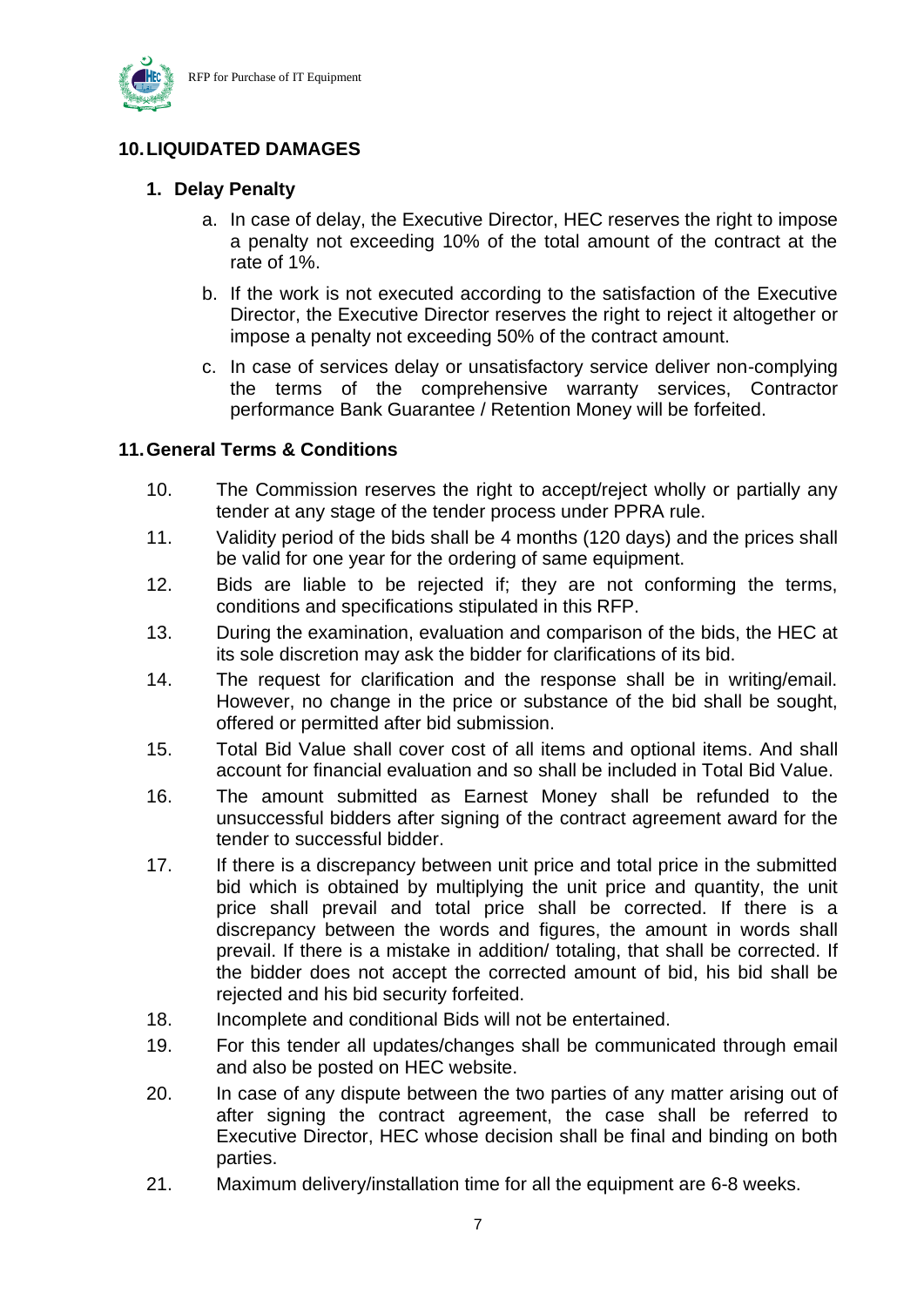

- 22. Bids submitted via email or fax will not be entertained.
- 23. Bidders indemnify HEC against all third party claims of infringement of patent trade mark, industrial design rights arising from use of the goods of any part thereof in Pakistan.
- 24. Warranty period of the equipment shall start from delivery in HEC and its regional centers. Number of equipment and its parts may be increase or decrease as per HEC requirement.
- 25. Repeat Order may be issued as per PPRA Rule within permissible limit of 15% of total contract value.

#### <span id="page-8-0"></span>**12.REQUIREMENTS FOR Warranty Services**

Following requirements for warranty Services apply to this RFP for this project:

- 1. The Bidders must ensure the escalation response time through their engineer's in business hours, the escalation time shall be 1 hour in working days and 3 hours in non-working hours. Maximum restoration time allowed shall be NBD (Next Business Day).
- 2. Selected Bidder shall provide onsite Warranty & Support and Bidder shall ensure that all equipment are free from any sort of defects for the warranty period.
- 3. Comprehensive Warranty must be provided for a period of one year.
- 4. Response time of the successful bidder in the context of warranted services at all days, 24 X 5, shall be 1 hour from the reporting of the fault.
- 5. They will make sure the provisioning of backup in case of fault rectification more than two days. The backup of an item and any of its parts with same specification shall be provided in 2 to 4 hours and replacement shall be provided within two days.

| <b>Violation</b>                                                                                                                             | <b>Penalty</b>                                                                 |
|----------------------------------------------------------------------------------------------------------------------------------------------|--------------------------------------------------------------------------------|
| case of services delay or<br>$\ln$<br>unsatisfactory service delivery non-<br>complying the terms of the<br>comprehensive warranty services. | On each violation 1% of amount<br>will be deducted from 10%<br>retention money |

#### <span id="page-8-1"></span>**13.MEET OR EXCEED SPECIFICATIONS**

The specifications provided in this RFP are the minimum requirements of HEC. The vendors must meet or may exceed these specifications to meet the actual requirements of this Project and its successful practical implementation. But in such a case additionally proposed or altered specifications should clearly be highlighted to enable HEC to clearly identify modified specifications.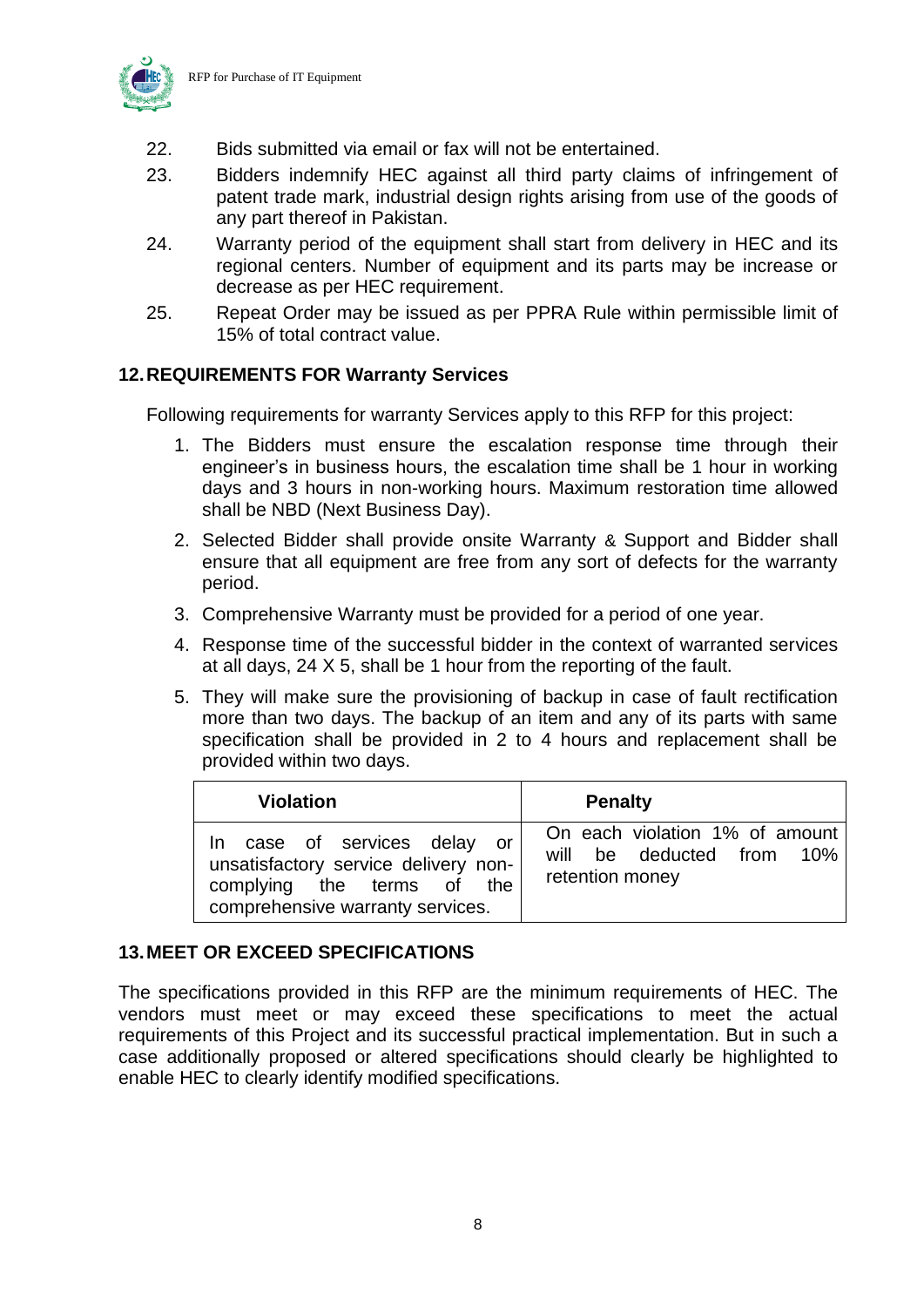

### <span id="page-9-0"></span>**14.CLARIFICATIONS**

Queries regarding this RFP shall be submitted in writing to:

| <b>Saria Saleem Malik</b>          | Zain UI Wahab                          |
|------------------------------------|----------------------------------------|
| Dy. Director (Networks)            | Director (Business System Development) |
| <b>Higher Education Commission</b> | <b>Higher Education Commission</b>     |
| $H - 9$ , Islamabad.               | H-9, Islamabad                         |
| Phone: +92 (051)90402224           | Phone: +92 (51) 90402208               |
| E-mail: ssaleem@hec.gov.pk         | E-mail: zwahab@hec.gov.pk              |
|                                    |                                        |
|                                    |                                        |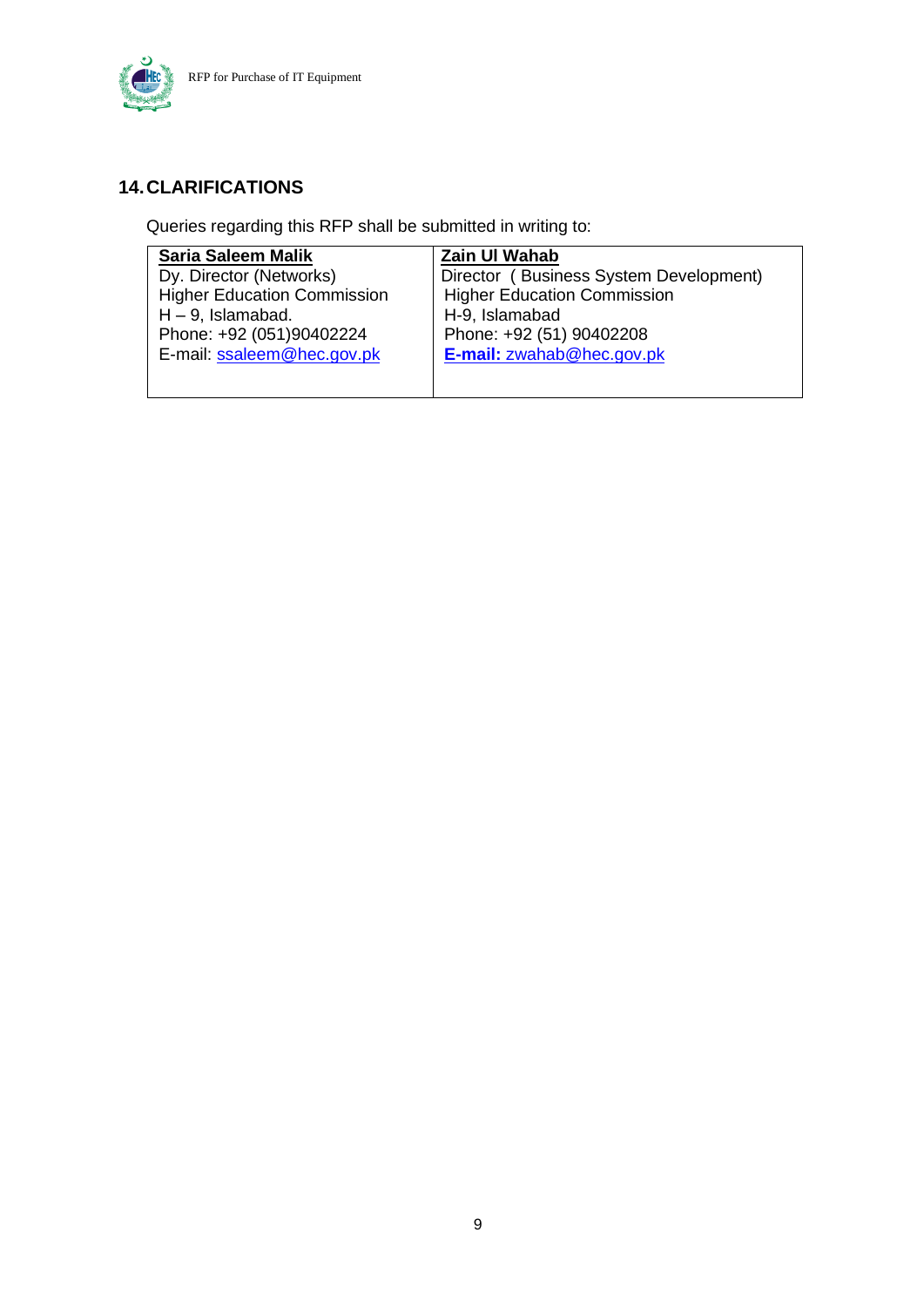

### **Form I: Technical Compliance**

<span id="page-10-0"></span>

|          | Form I: Technical Requirement Form<br>(To be filled by the bidder as part of Technical Compliance) |                                                              |                                                                                            |                                 |                    |                                                           |
|----------|----------------------------------------------------------------------------------------------------|--------------------------------------------------------------|--------------------------------------------------------------------------------------------|---------------------------------|--------------------|-----------------------------------------------------------|
| Ite<br>m | $S+$                                                                                               | <b>Attributes</b>                                            | <b>Required Specs</b>                                                                      | <b>Complian</b><br>ce<br>Yes/No | <b>Commen</b><br>t | <b>Referenc</b><br>e<br><b>Brochure</b><br>is at<br>page# |
| 1(a)     |                                                                                                    | <b>LED TV Screen</b>                                         |                                                                                            |                                 |                    |                                                           |
|          | 1.1                                                                                                | <b>Brand</b>                                                 | Samsung/Sony/LG/Haier/TCL<br>or Equivalent                                                 |                                 |                    |                                                           |
|          | 1.2                                                                                                | <b>Display Size</b>                                          | 55" & 65"                                                                                  |                                 |                    |                                                           |
|          | 1.4                                                                                                | Resolution                                                   | <b>4K UHD</b>                                                                              |                                 |                    |                                                           |
|          | 1.5                                                                                                | <b>Resolution Pixels</b>                                     | 3,840 x 2,160 or Higher                                                                    |                                 |                    |                                                           |
|          | 1.6                                                                                                | <b>LED TYPE</b>                                              | <b>Android Smart LED</b>                                                                   |                                 |                    |                                                           |
|          | 1.7                                                                                                | Wi-Fi                                                        | <b>Built in Wi-Fi</b>                                                                      |                                 |                    |                                                           |
|          | 1.8                                                                                                | Ethernet (RJ45)                                              | <b>RJ45</b>                                                                                |                                 |                    |                                                           |
|          | 1.9                                                                                                | Audio/Video                                                  | AV/IN                                                                                      |                                 |                    |                                                           |
|          | 1.10                                                                                               | <b>STERO</b>                                                 | 1xAudio Jack                                                                               |                                 |                    |                                                           |
|          | 1.11                                                                                               | <b>CPU</b>                                                   | 1.1Ghz or Higher                                                                           |                                 |                    |                                                           |
|          | 1.12                                                                                               | <b>RAM</b>                                                   | DDR3 1GB or Higher                                                                         |                                 |                    |                                                           |
|          | 1.13                                                                                               | Voltage Range                                                | 100-240V                                                                                   |                                 |                    |                                                           |
|          | 1.14                                                                                               | <b>Remote Control</b>                                        | Infrared/Bluetooth<br>Remote<br>Control                                                    |                                 |                    |                                                           |
|          | 1.15                                                                                               | <b>LED Screen Kit</b>                                        | <b>LED</b><br>Stand/LED<br>wall<br>mount/LED Wall Bracket                                  |                                 |                    |                                                           |
|          | 1.16                                                                                               | <b>HDMI Cable</b>                                            | 4K HD 15Mtr                                                                                |                                 |                    |                                                           |
|          | 1.17                                                                                               | <b>HDMI Port</b>                                             | Minimum to 2 or Higher                                                                     |                                 |                    |                                                           |
|          | 1.18                                                                                               | <b>USB Port</b>                                              | Minimum 2 to Higher                                                                        |                                 |                    |                                                           |
|          | 1.19                                                                                               | Power Point                                                  | Point with<br>Power<br>Power<br>Cable                                                      |                                 |                    |                                                           |
|          | 1.20                                                                                               | Installation<br>Charges /<br>Ducting/ Cabling<br>/Power Work | of<br><b>LED</b><br>Fixing<br>Screen<br>/ducting/<br>Cabling/Civil<br>work/Power Work etc. |                                 |                    |                                                           |
|          | 1.21                                                                                               | Warranty                                                     | 1 Year Warranty                                                                            |                                 |                    |                                                           |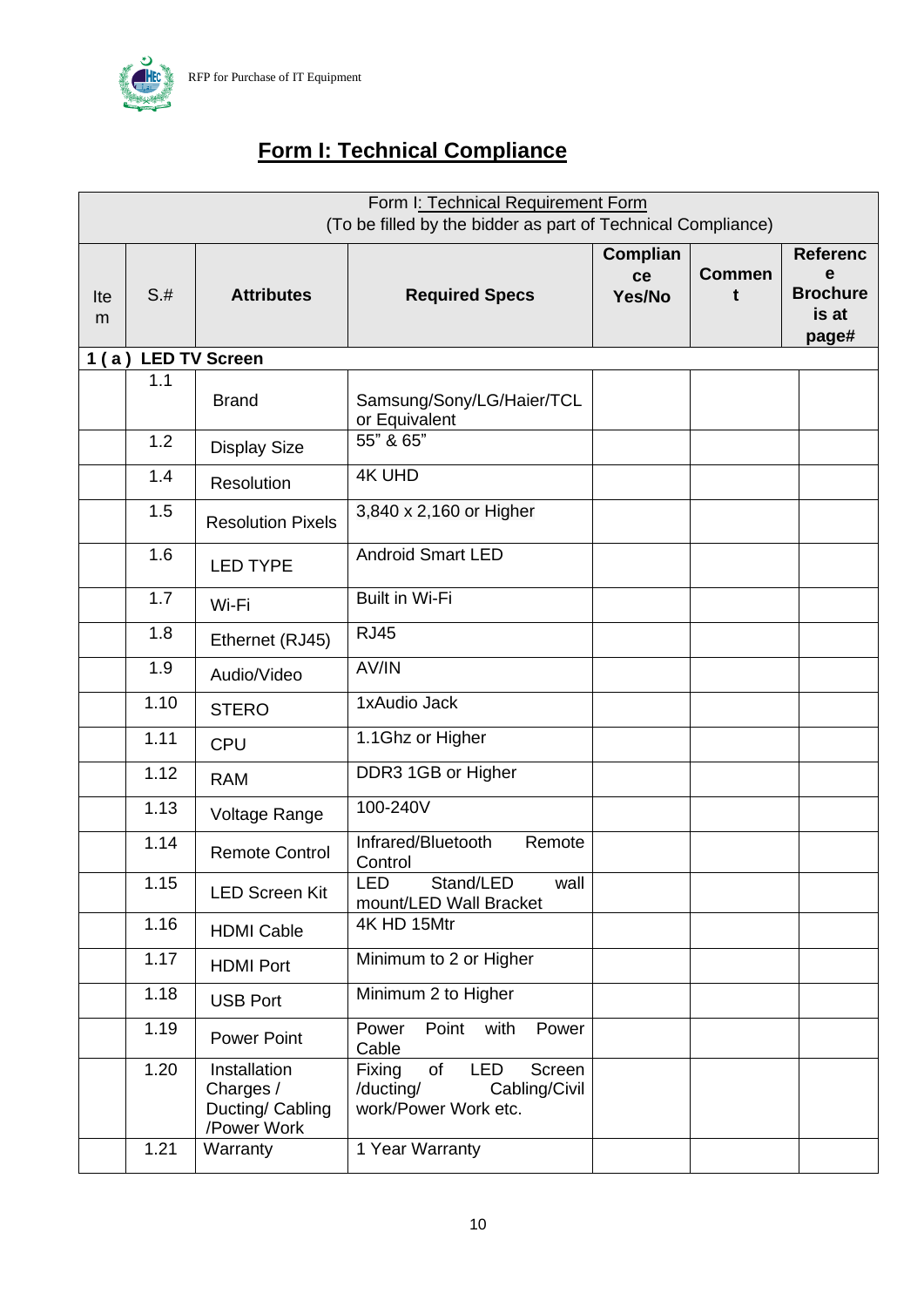

### **Annex I: Proposal Submission Form.**

**PROPOSAL SUBMISSION FORM**

The Director (Business System Development), Higher Education Commission, H-9, Islamabad

Sir,

We, the undersigned, offer to provide services for "\_\_\_\_\_\_\_\_\_\_\_\_\_\_\_\_\_" and in accordance with your Request for Proposal dated \_\_\_\_\_\_\_\_\_\_\_\_, and our Proposal. We are hereby submitting our Financial Proposal along with Technical compliance, sealed in envelope.

We understand you are not bound to accept any Proposal you receive and reserves the right to accept or reject any offer and to annul the bidding process and reject all proposals without assigning any reason or having to owe any explanation whatsoever.

The decision of evaluating committee shall be final and cannot be challenged on any ground at any forum and the evaluating committee will not be liable for any loss or damage to any party acting in reliance thereon.

We remain,

Yours' sincerely

Authorized Signature: Name and Title of Signatory: Name of Firm: Address: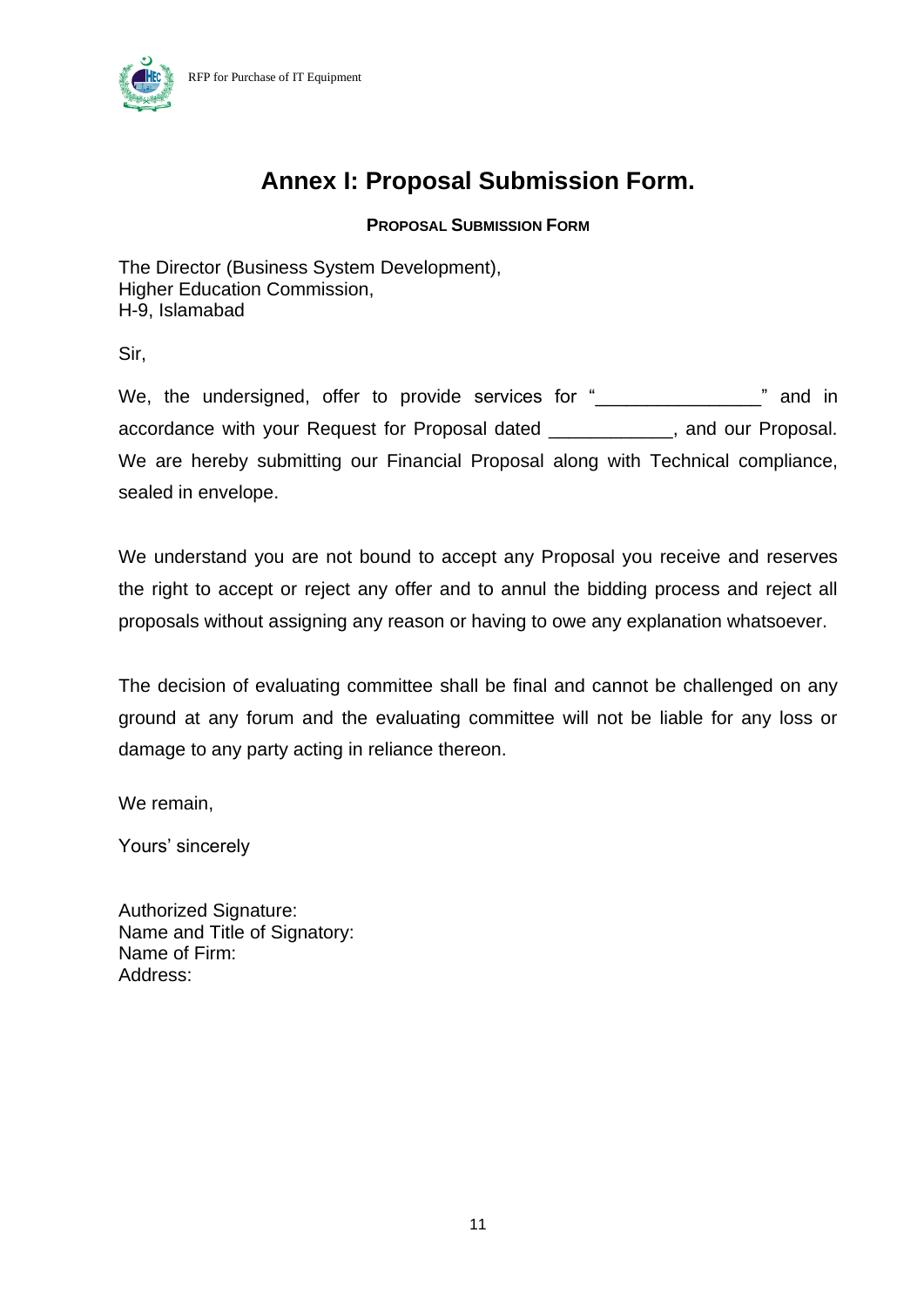

### **Annex II: Firm's References**

#### **Relevant Services carried out in the Last three Years That Best Illustrate Qualifications**

Using the format below, provide information on each reference assignment for which your firm/entity, either individually as a corporate entity or as one of the major companies within an association, was legally contracted.

| <b>Assignment Name:</b>                                                                               | Country:                                                                            |                                                                              |  |
|-------------------------------------------------------------------------------------------------------|-------------------------------------------------------------------------------------|------------------------------------------------------------------------------|--|
| Location within Country:                                                                              |                                                                                     | <b>Key Professional Staff</b><br>Provided by Your Firm/<br>entity(profiles): |  |
| Name of Client:                                                                                       | NO. of Staff:                                                                       |                                                                              |  |
| Address:                                                                                              | NO. of Staff-Months; duration<br>of assignment:                                     |                                                                              |  |
| <b>Start Date</b><br><b>Completion Date</b><br>(Month/Year):<br>(Month/Year):                         |                                                                                     | Approx. Value of Services (in<br>Current ):                                  |  |
| Name of Associated Consultants, if any:                                                               | NO of Months of Professional<br><b>Staff Provided by Associated</b><br>Consultants: |                                                                              |  |
| Name of Senior Staff (Project Director/Coordinator, Team Leader) involved and<br>functions performed: |                                                                                     |                                                                              |  |
| <b>Narrative Description of Project:</b>                                                              |                                                                                     |                                                                              |  |
|                                                                                                       | Description of Actual Services Provided by Your Staff:                              |                                                                              |  |

<span id="page-12-0"></span>Firm's Name: William Communication of the Name of Table 1, 1999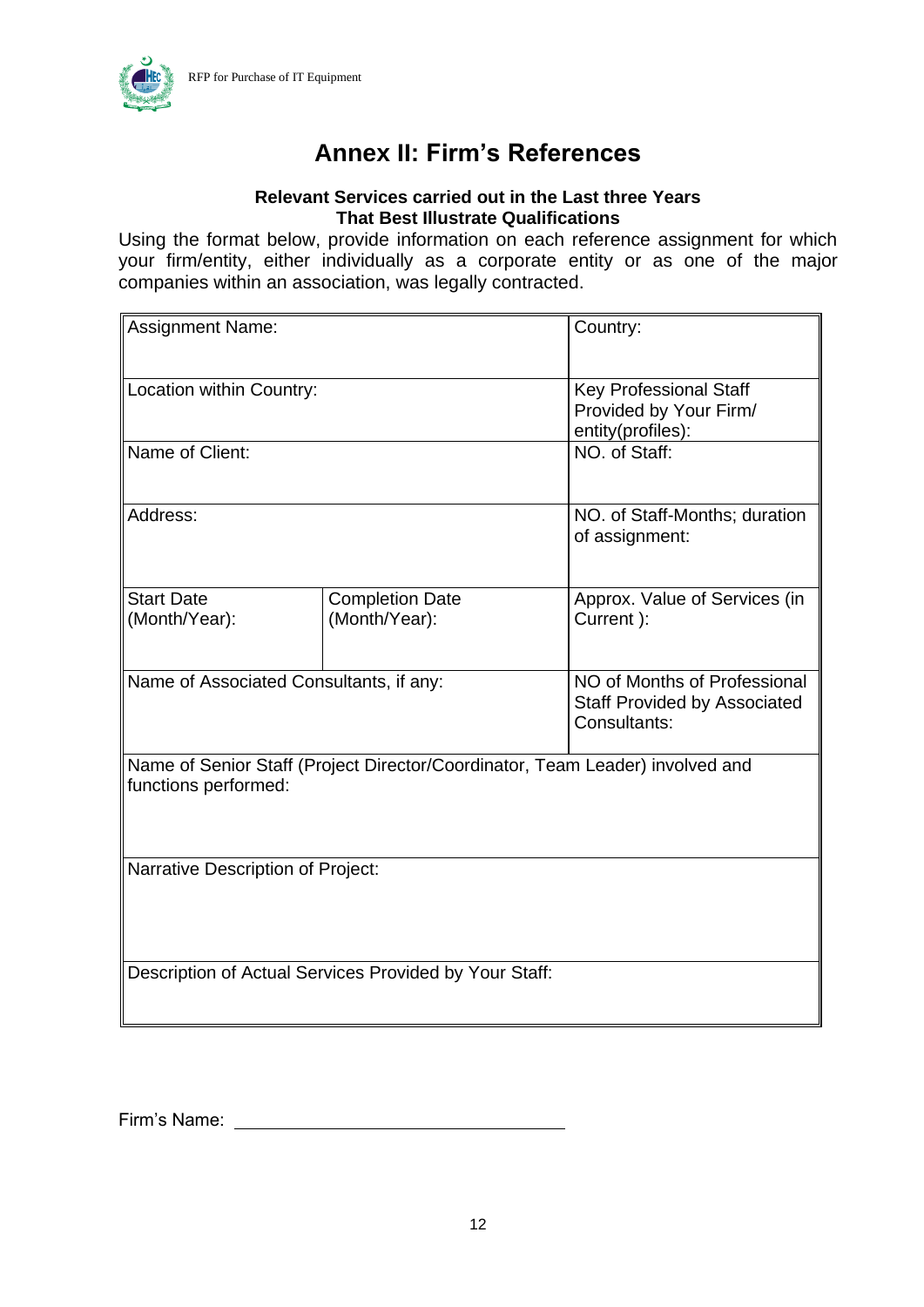

#### **Sr. No. ITEM** Minimum **Specification on**  A B E Qty Unit Cost in **PKR** Inclusive of all Taxes with 1 Years **Warranty Services** Total Cost in **PKR**  $E = A^*B$ **LED TV Screens** 1 **LED TV Screen 55**" As per specifications<br>mentioned under mentioned Technical information Type 1 and sub clauses of this document. 6 2 LED TV Screen 65" As per specifications<br>mentioned under mentioned Technical information Type 2 and sub clauses of this document. 3 3 (**Optional)**LED Wall Mount Bracket As per specifications mentioned under Technical information Type 3 and sub<br>clauses of this  $clauses$  of document. 9 4 (**Optional)** Rotating rigid structure full motion removable tv wall mount for 32-65inch As per specifications mentioned under Technical information Type 4 and sub clauses of this document. 9 5 | Installation Charges, Ducting, Cabling, Power **Work** For all TV Screens at HEC Islamabad and Lahore. 9 jobs **Total Bid Value in PKR in Figure: i.e. Sum of Cost of all the quoted items Total Bid Value in PKR in Words i.e. Sum of Cost of all the quoted items**

### **Annex III: Bill of Cost**

(To be filled by the bidder as part of Financial Proposal)

<span id="page-13-0"></span>**Note: the bidder must quote all items and Optional items. It is sole discretion of HEC to adopt optional items.**